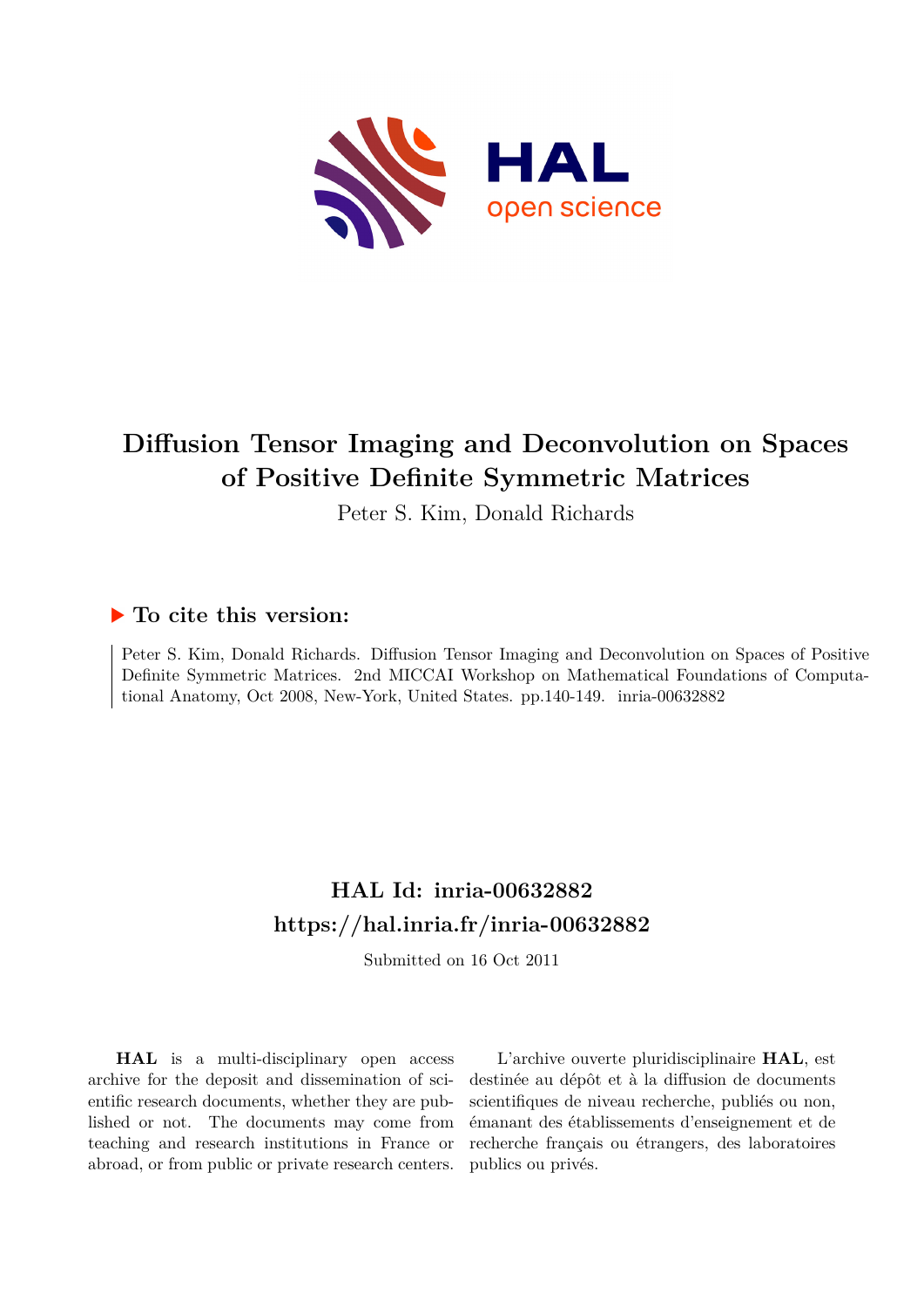# Diffusion Tensor Imaging and Deconvolution on Spaces of Positive Definite Symmetric Matrices

Peter T. Kim  $*$  and Donald St. P. Richards  $**$ 

University of Guelph and Penn State University

Abstract. Diffusion tensor imaging can be studied as a deconvolution density estimation problem on the space of positive definite symmetric matrices. We develop a nonparametric estimator for the common density function of a random sample of positive definite matrices. Our estimator is based on the Helgason-Fourier transform and its inversion, the natural tools for analysis of compositions of random positive definite matrices. Under smoothness conditions on the density of the intrinsic error in the random sample, we derive bounds on the rates of convergence of our nonparametric estimator to the true density.

Key words: Deconvolution; diffusion tensor imaging; Harish-Chandra c-function; Helgason-Fourier transform; inverse problems; Laplace-Beltrami operator; magnetic resonance imaging; Sobolev spaces; Wishart distribution.

### 1 Introduction

The appearance in medical imaging of sequences of random positive definite matrices has become commonplace due to developments in diffusion tensor imaging (DTI), a method of imaging based upon the observation that water molecules in biological tissue are always in motion. For the purposes of mathematical modeling, it is generally assumed that the diffusion of water molecules at any given location in biological tissue follows a Brownian motion. A diffusion tensor image then is represented by the  $3 \times 3$  positive-definite covariance matrix of the local diffusion process at the given location (Fletcher and Joshi [3, 4]. DTI seeks to detect the diffusion of water protons between and within distinct tissue cells, and to derive estimates of the dominant orientation and direction of the Brownian motion (Le Bihan [9], Hasan,  $et \ al.$  [5]).

In DTI brain imaging, the diffusion of water molecules within and between voxels, the three-dimensional volume elements that constitute an image, reveal

Department of Mathematics and Statistics, University of Guelph, Guelph, Ontario N1G 2W1, Canada. Research supported in part by the Natural Sciences and Engineering Research Council of Canada, grant DG-46204. Email: pkim@uoguelph.ca.

<sup>\*\*</sup> Department of Statistics, The Pennsylvania State University, University Park, PA 16802. Research supported in part by the U.S. National Science Foundation, grants DMS-0112069 and DMS-0705210. Email: richards@stat.psu.edu.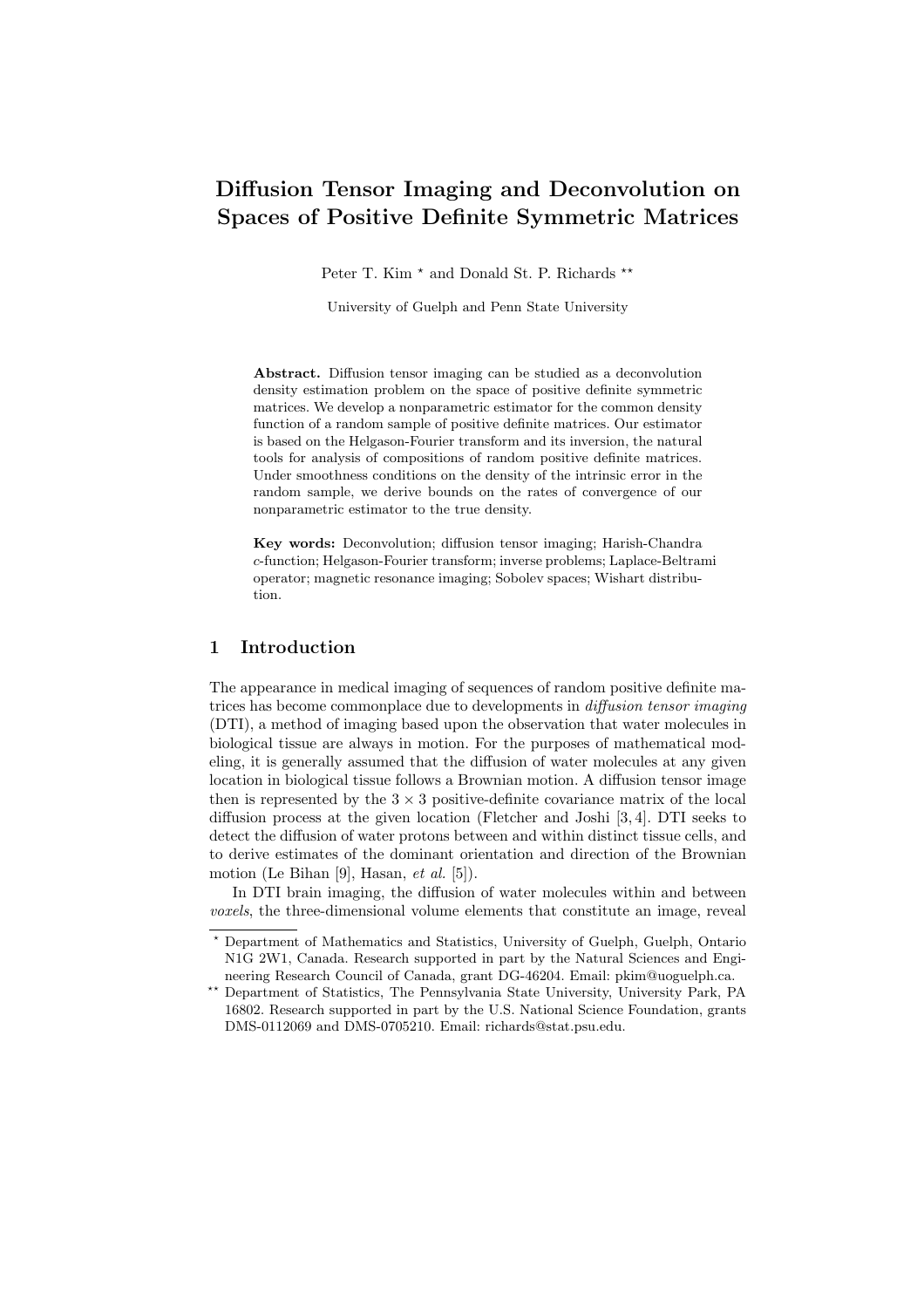both the orientation of fibers comprising white-matter tracts in the brain and the coherence of fibers, the extent to which fibers are aligned together. DTI may be the only non-invasive, in vivo procedure which enables the study of deep brain white-matter fibers. Consequently, DTI has been found to be highly promising for comparing the human brain in normal states with abnormal states caused by strokes, epileptic seizures, tumors, white-matter abnormalities, multiple sclerosis lesions, HIV-infection, traumatic brain injuries, aging, Alzheimer's disease, alcoholism, and developmental disorders; and there are potential applications to psychiatric conditions including schizophrenia, autism, cognitive and learning disabilities (Neumann-Haefelin, et al. [12], Rosenbloom, et al. [14], Pomara, et al. [13], Matthews and Arnold [10]). In addition, DTI has been applied in research on the pathology of organ and tissue types such as the human breast, kidney, lingual, cardiac, skeletal muscles, and spinal cord (Damon, et al. [2]).

It is well-known that magnetic resonance imaging, from which diffusion tensors are derived, is endowed inhererently with random noise. Hence, DTI data also contain noise (Basu, et al.  $[1]$ ), and it is natural that statistical inferential issues arise in the analysis of DTI data (Koltchinskii, et al. [8]; Schwartzman, et al.  $[15, 16]$ ; Zhu, et al.  $[18]$ ).

In this paper, we study the problem of estimating the probability density function of a population of positive definite matrices based on a random sample from that population. An instance in which this problem arises may be obtained from Schwartzman [15] who studied the two-sample comparison of twelve children divided into two groups according to reading ability, where the issue is to compare physical characteristics of brain tissue of the two groups on the basis of DTI images. In addition to comparing the population parameters, it is natural to seek estimators of the underlying density functions, and then it will be important to estimate the rates of convergence of the density estimators.

The deconvolution density estimation problem has been widely studied on Euclidean spaces. this classical setting, the commutative nature of the underlying mathematical operations renders the problem amenable to classical mathematical methods. The deconvolution problem has also been studied on certain compact manifolds. In that setting, the problem is solvable using well-known generalizations of classical Fourier analysis. By contrast,  $\mathcal{P}_m$ , the space of  $m \times m$ positive definite matrices, is a noncompact Riemannian manifold and has an intrinsic non-commutative nature, and it is natural to expect that the deconvolution problem will be more difficult in that setting. To the best of our knowledge, no results yet are available for the general deconvolution problem on  $\mathcal{P}_m$ .

To date, the primary statistical emphases regarding mathematical methods on  $\mathcal{P}_m$  are motivated by properties of the Wishart distribution, see for example Muirhead [11]. To solve the general deconvolution problem on  $\mathcal{P}_m$ , more advanced mathematical methods are required. While much is known in the mathematical literature about the necessary methods (Helgason  $[6]$ , Terras  $[17]$ ), virtually nothing about those methods has appeared in the statistical literature. Using these new methods, we develop nonparametric methods for solving the deconvolution problem on  $\mathcal{P}_m$ .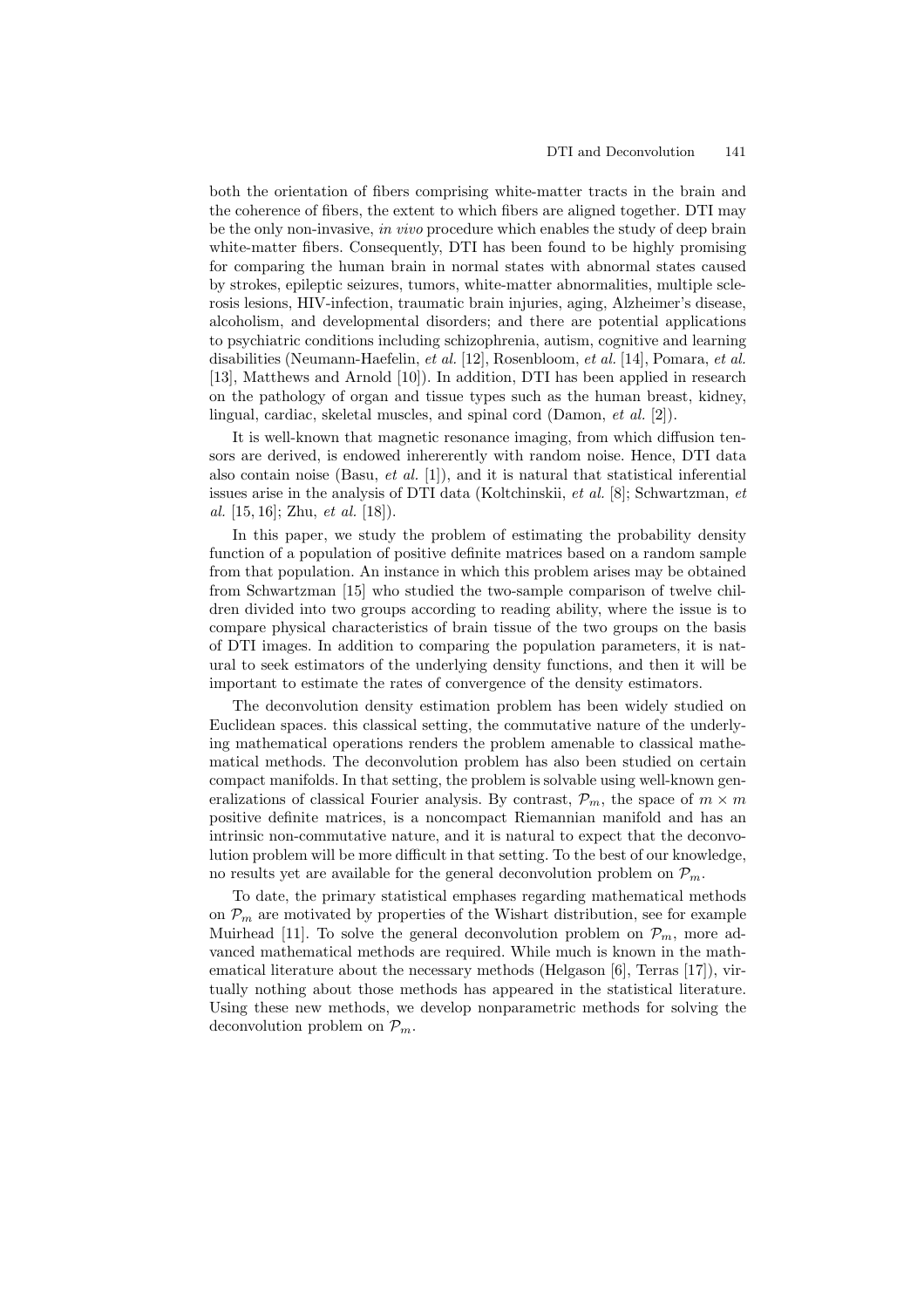In summary, section 2 provides notation, and introduces the Helgason-Fourier transform and its inversion formula, involving the Harish-Chandra c-function; we have provided the necessary details of these concepts so as to make the paper fully accessible to readers who are new to this area. We formalize in section 3 the statistical procedure in terms of measurement errors on  $\mathcal{P}_m$  and present the main results on general deconvolution density estimation on  $\mathcal{P}_m$  and we provide the explicit details in the case of the Wishart distribution. All proofs can be found in Kim and Richards [7].

## 2 Preliminaries

Throughout the paper, we denote by G the general linear group  $GL(m, \mathbb{R})$ , of  $m \times m$  nonsingular real matrices and by K the group,  $O(m)$ , of  $m \times m$  orthogonal matrices. The group G acts transitively on  $\mathcal{P}_m$ , the space of  $m \times m$  positive definite matrices, by the action

$$
G \times \mathcal{P}_m \to \mathcal{P}_m, \quad (g, x) \mapsto g' x g,
$$

 $g \in G$ ,  $x \in \mathcal{P}_m$ , where g' denotes the transpose of g. Under this action, the isotropy group of the identity in G is K, hence the homogeneous space  $K\backslash G$  can be identified with  $P_m$  by the "natural" mapping

$$
K\backslash G \to \mathcal{P}_m, \quad Kg \mapsto g'g. \tag{1}
$$

In distinguishing between left and right cosets, we place the quotient operation on the left and right of the group, respectively.

A random matrix  $X \in \mathcal{P}_m$  is said to be K-invariant if  $X \stackrel{\mathcal{L}}{=} k'Xk$  for all  $k \in K$ , where " $\stackrel{\text{d}}{=}$ " denotes equality in distribution. A function f on  $\mathcal{P}_m$  is called K-invariant if  $f(k'xk) = f(x)$  for all  $k \in K$ ,  $x \in \mathcal{P}_m$ ; we will indicate that f is K-invariant by writing its domain as  $\mathcal{P}_m/K$ , with a similar notation for K-invariant positive definite random matrices.

By means of the relationship (1) between  $K\backslash G$  and  $\mathcal{P}_m$ , we identify Kinvariant functions on  $\mathcal{P}_m$  with *K-biinvariant* functions on *G*, i.e., functions  $\tilde{f}: G \to \mathbb{C}$  which satisfy  $\tilde{f}(g) = \tilde{f}(k_1 g k_2)$  for all  $k_1, k_2 \in K$  and  $g \in G$ . In particular,  $\mathcal{P}_m/K \simeq K\backslash G/K$  where "≃" denotes diffeomorphic equivalence.

Consider random matrices  $X, \varepsilon \in \mathcal{P}_m$  with corresponding group elements  $\widetilde{X}, \widetilde{\varepsilon} \in G$ , respectively. By the natural map (1),  $K\widetilde{X} \mapsto X$ , equivalently  $\widetilde{X}'\widetilde{X} =$ X and, similarly,  $K\widetilde{\varepsilon} \mapsto \varepsilon$ . Then  $\widetilde{X}\widetilde{\varepsilon} \in G$  is mapped via (1) to

$$
\widetilde{X}\widetilde{\varepsilon} \mapsto (\widetilde{X}\widetilde{\varepsilon})'(\widetilde{X}\widetilde{\varepsilon}) \equiv \widetilde{\varepsilon}'\widetilde{X}'\widetilde{X}\widetilde{\varepsilon} = \widetilde{\varepsilon}'X\widetilde{\varepsilon} \in \mathcal{P}_m.
$$
\n(2)

If  $\tilde{\varepsilon}$  is K-biinvariant, i.e.,  $\tilde{\varepsilon} \stackrel{\mathcal{L}}{=} k_1 \tilde{\varepsilon} k_2$  for all  $k_1, k_2 \in K$  then  $\tilde{\varepsilon}' \tilde{\varepsilon} = \varepsilon = k' A k$  where  $k \in K$  and  $\Lambda \in \mathcal{P}_m$  is the diagonal matrix of eigenvalues of  $\varepsilon$ . Consequently, we define  $\varepsilon^{1/2} = k' \Lambda^{1/2} k$  and note that, by K-biinvariance of  $\tilde{\varepsilon}$ , the relation-<br>ship (2) on the group G corresponds in distribution to  $\varepsilon^{1/2} X \varepsilon^{1/2} \in \mathcal{P}_m$ , where  $X \in \mathcal{P}_m$  and  $\varepsilon \in \mathcal{P}_m/K$ . Bearing this in mind, we formally make the following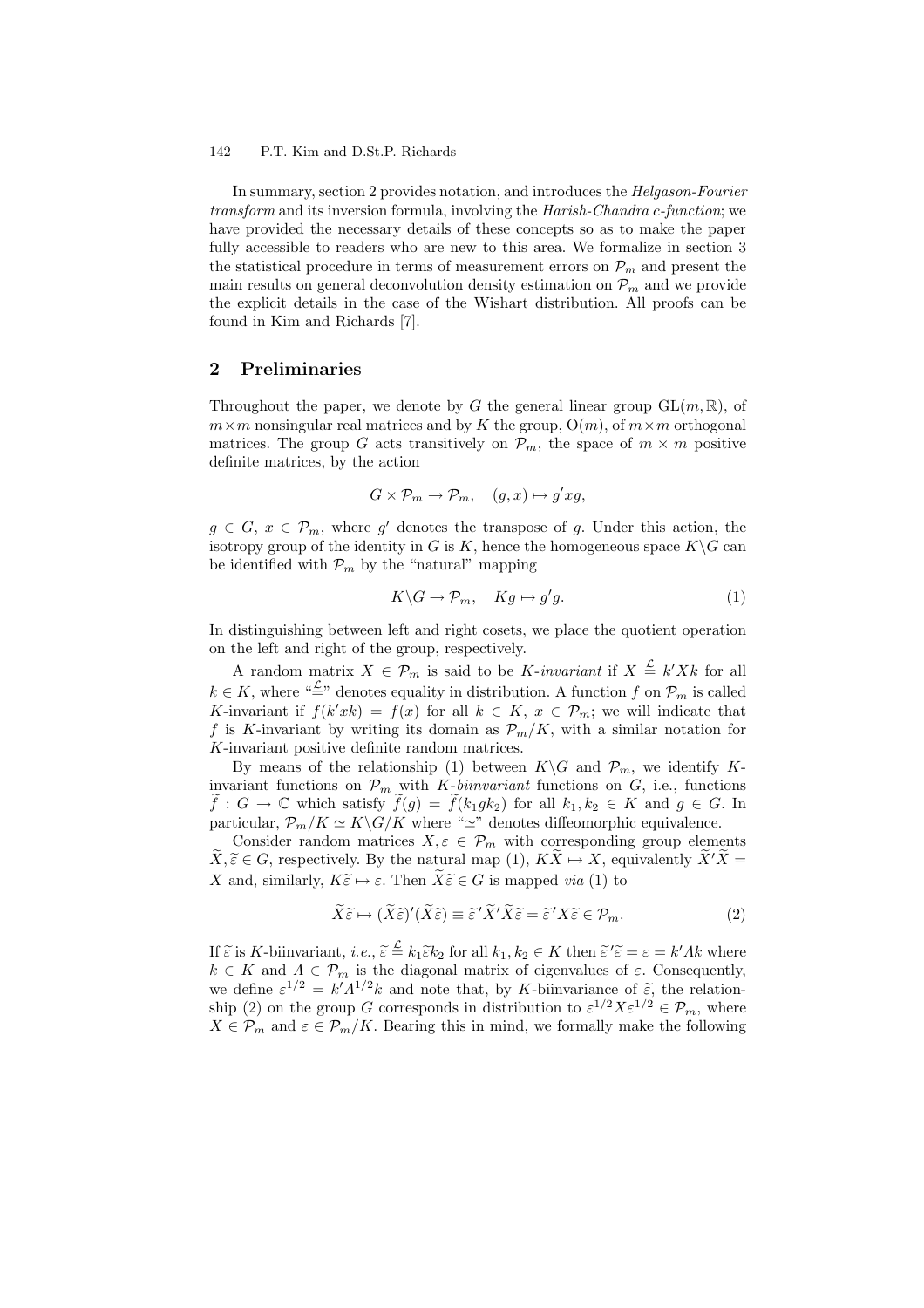definition. Suppose that  $X \in \mathcal{P}_m$  and  $\varepsilon \in \mathcal{P}_m/K$  are random matrices. Then the composition of X and  $\varepsilon$  is

$$
X \circ \varepsilon = \varepsilon^{1/2} X \varepsilon^{1/2} \tag{3}
$$

where  $\varepsilon^{1/2}$  is the positive definite square root of  $\varepsilon$ .

There is an alternative approach leading to compositions (3). We begin by noting that  $\mathcal{P}_m$  is a Riemannian manifold, hence each pair  $X, Y \in \mathcal{P}_m$  defines a unique geodesic path. Since  $\mathcal{P}_m$  is also a homogeneous space, *viz.*,  $\mathcal{P}_m = K\backslash G$ , then there exists a unique  $V \in G$  such that

$$
Y = V X V'.\tag{4}
$$

This model can be viewed as a multiplicative analog of classical regression analysis, with  $Y$  serving as the dependent variable,  $X$  as the independent variable, and  $V$  as the error variable. We can also study this relationship between  $X$  and Y using the logarithm map on  $\mathcal{P}_m$ . To that end, each observation on Y may be transformed into an observation on y where  $\exp(y) = Y$  with  $y \in T(\mathcal{P}_m)$ , the tangent space of  $\mathcal{P}_m$ . Similarly, each measurement on X may be transformed into a measurement on  $x \in T(\mathcal{P}_m)$  where  $\exp(x) = X$ . By postulating the existence of a "small" error  $v \in T(\mathcal{P}_m)$  such that  $y = x + v$  and, by exponentiating this linear "regression" relationship between y and x, we are led naturally to  $(4)$ ; see Terras [17], section 4.1-4.2 for details on the exponentiation of such linear relationships on  $T(\mathcal{P}_m)$ .

If we assume that the measurement error  $V$  is *isotropic* or has no preferred orientation, i.e.,  $V$  has a  $K$ -invariant distribution, then the conclusion is the model (4) in which  $V \in G/K$ . As noted in [14], in the context of DTI, the assumption that water molecules diffuse istropically is appropriate for regions such as the ventricles, which are large fluid-filled spaces deep in the brain. On the other hand, water molecules located in white-matter fiber are constrained by the axon sheath; this forces greater movement along the longitudinal axes of fibers than across the axes, and then diffusion may be isotropic only at sufficiently small scales.

Returning to (4), we apply polar coordinates on G, viz.,  $V = k\varepsilon^{1/2}$  where  $k \in K$  and  $\varepsilon \in \mathcal{P}_m$ . Since V is K-invariant then  $V \stackrel{\mathcal{L}}{=} k'V = k'k\varepsilon^{1/2} = \varepsilon^{1/2};$ hence (4) reduces to  $Y \stackrel{\mathcal{L}}{=} \varepsilon^{1/2} X \varepsilon^{1/2} \equiv X \circ \varepsilon$ , which agrees with (3) since  $\varepsilon = V'V$ is  $K$ -invariant. Thus, the problem is to estimate nonparametrically the density of X based on a random sample from  $Y = X \circ \varepsilon$  where the error matrix  $\varepsilon$  is isotropic.

Let  $C_c^{\infty}(\mathcal{P}_m)$  denote the collection of complex-valued, infinitely differentiable, compactly supported functions f on  $\mathcal{P}_m$ . For  $w \in \mathcal{P}_m$  and  $j = 1, \ldots, m$ , denote by  $|w_j|$  the principal minor of order j of w. For  $s = (s_1, \ldots, s_m) \in \mathbb{C}^m$ , the power function  $p_s : \mathcal{P}_m \to \mathbb{C}$  is defined by

$$
p_s(w) = \prod_{j=1}^m |w_j|^{s_j},
$$

 $w \in \mathcal{P}_m$ .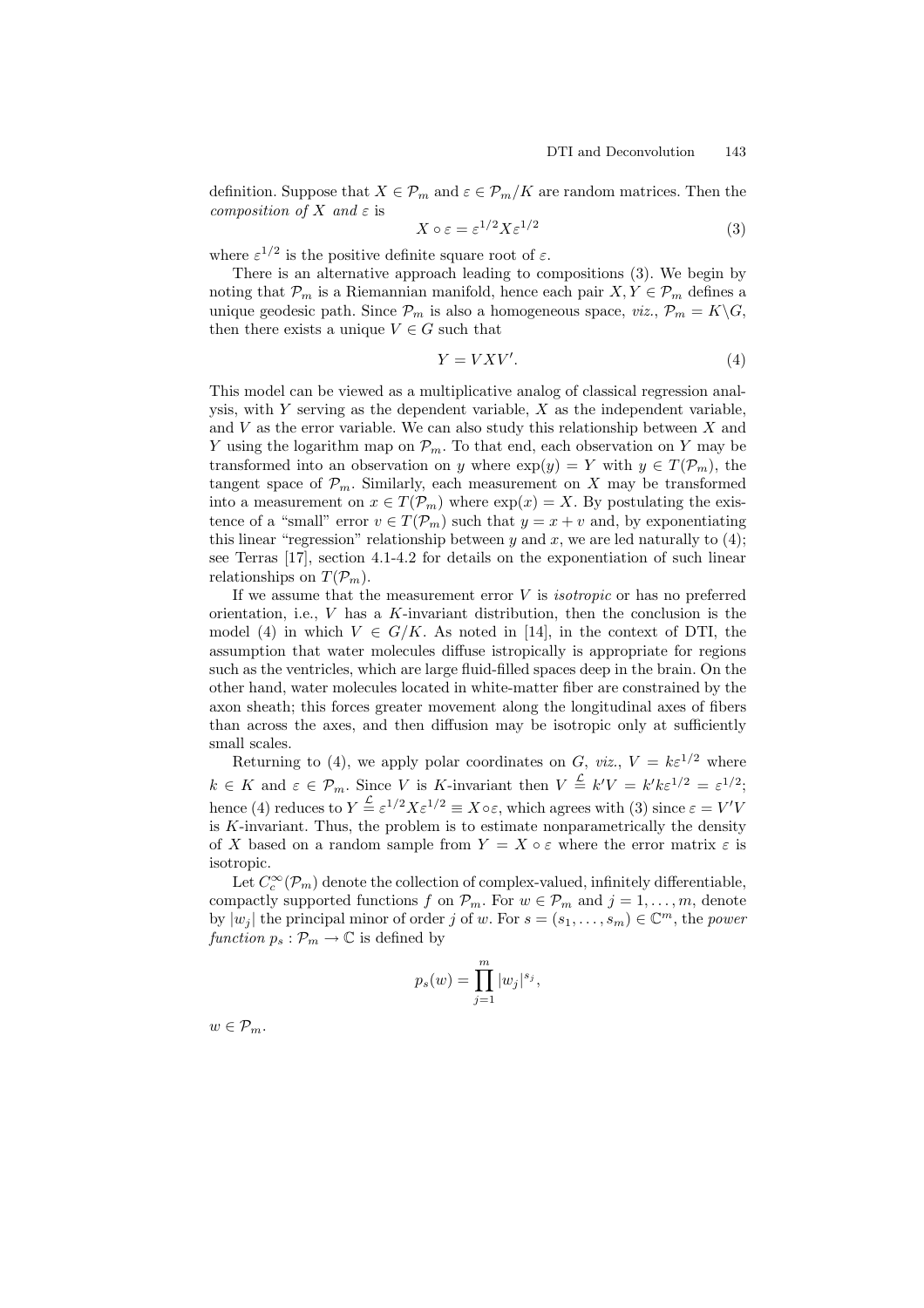Let  $dk$  denote the Haar measure on  $K$ , normalized to have total volume equal to one. Then

$$
h_s(w) = \int_K p_s(k'wk) \, \mathrm{d}k \tag{5}
$$

 $w \in \mathcal{P}_m$ ,  $s \in \mathbb{C}^m$ , is a *zonal spherical function* on  $\mathcal{P}_m$ . It is well-known that the spherical functions play a fundamental role in harmonic analysis on symmetric spaces; see Helgason [6]. In particular, (5) is a special case of Harish-Chandra's formula for the general spherical functions. If  $s_1, \ldots, s_m$  are nonnegative integers then, except for a constant factor, (8) is an integral formula for the zonal polynomials which arise often in aspects of multivariate distribution theory; see Muirhead [11], pp. 231–232.

Let  $w = (w_{ij}) \in \mathcal{P}_m$ . Then, up to a constant factor, the unique G-invariant measure on  $\mathcal{P}_m$  is

$$
d_* w = |w|^{-(m+1)/2} \prod_{1 \le i \le j \le m} dw_{ij}, \tag{6}
$$

where  $|w|$  is the determinant of w.

For  $s = (s_1, \ldots, s_m) \in \mathbb{C}^m$  and  $k \in K$ , the *Helgason-Fourier transform* ([17], p. 87) of a function  $f \in C_c^{\infty}(\mathcal{P}_m)$  is

$$
\mathcal{H}f(s,k) = \int_{\mathcal{P}_m} f(w) \, \overline{p_s(k'wk)} \, \mathrm{d}_* w,\tag{7}
$$

where  $p_s(k'wk)$  denotes complex conjugation and  $d_*w$  is the G-invariant measure (6).

For the case in which  $f \in C_c^{\infty}(\mathcal{P}_m/K)$ , we make the change of variables  $w \to k'_1 w k_1$  in (7),  $k_1 \in K$ , and integrate with respect to the Haar measure  $dk_1$ . Applying the invariance of  $f$  and the formula  $(5)$  for the zonal spherical function, we deduce that  $Hf(s, k)$  does not depend on k; specifically,  $Hf(s, k) = \hat{f}(s)$ where

$$
\widehat{f}(s) = \int_{\mathcal{P}_m} f(w) \, \overline{h_s(w)} \, \mathrm{d}_* w,\tag{8}
$$

is the zonal spherical transform of f.

Let  $A = \{diag(a_1, \ldots, a_m) : a_j > 0, j = 1, \ldots, m\}$ , denote the group of diagonal positive definite matrices in G, and  $N = \{n = (n_{ij}) \in G : n_{ij} = 0, 1 \leq j \leq n_{ij} \}$  $j < i \leq m; n_{jj} = 1, j = 1, \ldots, m$  be the subgroup of G consisting of uppertriangular matrices with all diagonal entries equal to 1. It is well-known (see Terras [17], p. 20) that each  $g \in G$  can be decomposed uniquely as  $g = kan$ where  $k \in K$ ,  $a \in A$ , and  $n \in N$ ; this result is the *Iwasawa decomposition*, and  $(k, a, n)$  are called the *Iwasawa coordinates* of g.

For  $a, b \in \mathbb{C}$  with  $\text{Re}(a), \text{Re}(b) > 0$ , let  $B(a, b) = \Gamma(a) \Gamma(b) / \Gamma(a + b)$  denote the well-known beta function, where  $\Gamma(\cdot)$  is the classical gamma function. For  $s = (s_1, \ldots, s_m) \in \mathbb{C}^m$ , the Harish-Chandra c-function is

$$
c_m(s) = \prod_{1 \leq i < j \leq m-1} \frac{B\left(\frac{1}{2}, s_i + \dots + s_j + \frac{1}{2}(j-i+1)\right)}{B\left(\frac{1}{2}, \frac{1}{2}(j-i+1)\right)} \; .
$$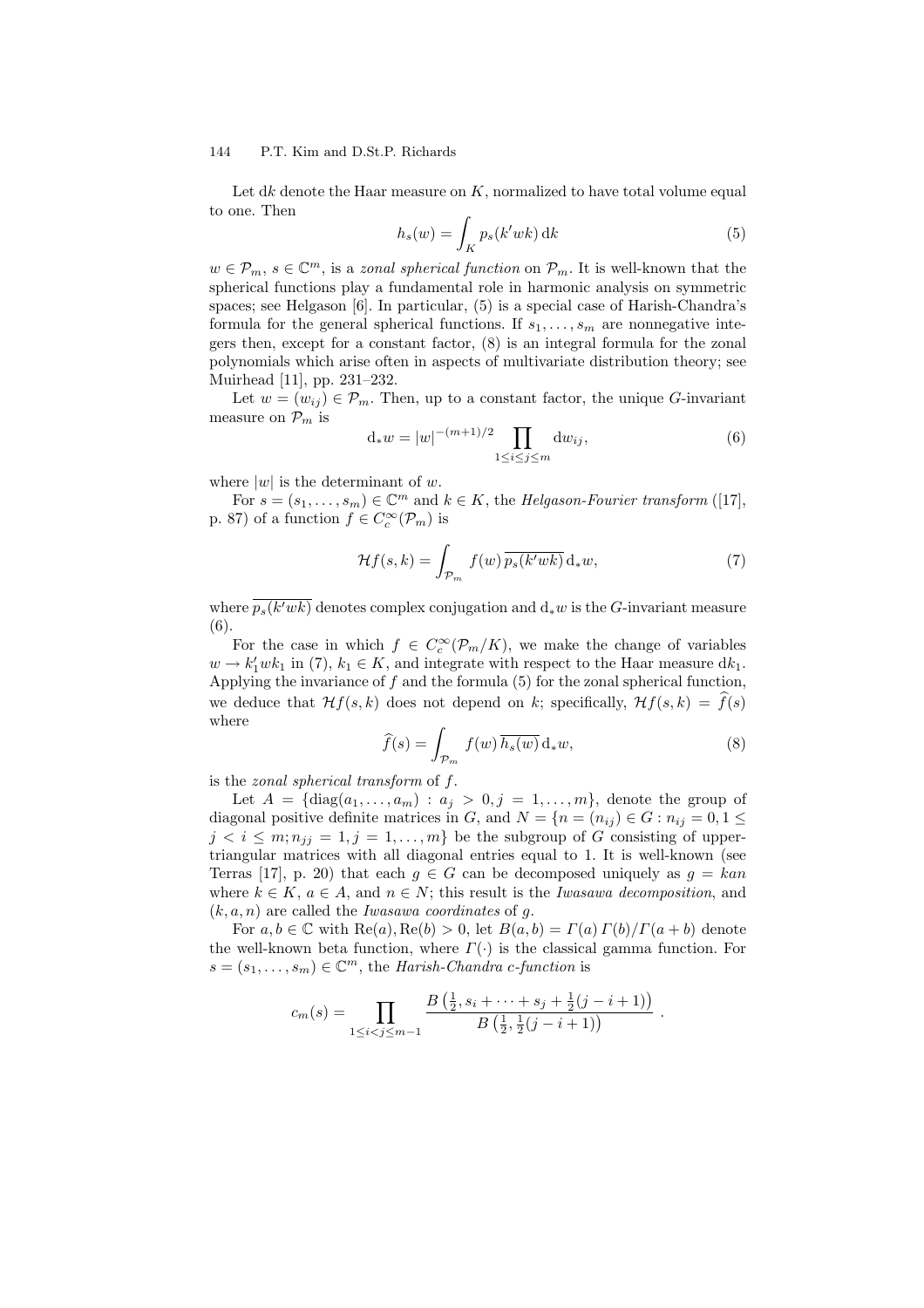Let  $\rho \equiv (\frac{1}{2}, \ldots, \frac{1}{2}, \frac{1}{4}(1-m))$  and set

$$
\omega_m = \frac{\prod_{j=1}^m \Gamma(j/2)}{(2\pi i)^m \pi^{m(m+1)/4} m!} \ . \tag{9}
$$

We shall use the notation

$$
\mathbb{C}^m(\rho) = \{ s \in \mathbb{C}^m : \text{Re}(s) = -\rho \}
$$
\n(10)

because this subset of  $\mathbb{C}^m$  arises frequently in the sequel, and we also define

$$
\mathbf{d}_{*} s = \omega_{m} \left| c_{m}(s) \right|^{-2} \mathbf{d} s_{1} \cdots \mathbf{d} s_{m} \tag{11}
$$

since this measure is ubiquitous in our development.

Let  $M = \{diag(\pm 1, ..., \pm 1)\}\$  be the collection of  $m \times m$  diagonal matrices with entries  $\pm 1$  on the diagonal; then M is a subgroup of K and is of order  $2^m$ . By factorizing the Haar measure dk on  $K$ , it may be shown ([17], p. 88) that there exists an invariant measure  $d\bar{k}$  on the coset space  $K/M$  such that

$$
\int_{\bar{k}\in K/M} \mathrm{d}\bar{k} = 1.
$$

In stating the inversion formula for the Helgason-Fourier transform, we make particular use of the notation  $(9)-(11)$ . The inversion formula then is the following result.

For  $f \in C_c^{\infty}(\mathcal{P}_m)$  and  $w \in \mathcal{P}_m$ ,

$$
f(w) = \int_{\mathbb{C}^m(\rho)} \int_{\bar{k} \in K/M} \mathcal{H}f(s,k) \, p_s(k'wk) \, d\bar{k} \, d_*s. \tag{12}
$$

In particular, if  $f \in C_c^{\infty}(\mathcal{P}_m/K)$  then

$$
f(w) = \int_{\mathbb{C}^m(\rho)} \widehat{f}(s) h_s(w) \, \mathrm{d}_* s. \tag{13}
$$

We refer to Terras [17], p. 87 ff. for a detailed treatment of this inversion formula and many references to the literature.

For  $f \in L^1(\mathcal{P}_m)$  and  $h \in L^1(\mathcal{P}_m/K)$  we define  $f * h$ , the convolution of  $f$ and  $h$ , by

$$
(f * h)(w) = \int_{\mathcal{P}_m} f(z) h(z^{-1/2} w z^{-1/2}) \, \mathrm{d}_* z,
$$

 $w \in \mathcal{P}_m$ . Thus, if f and h are the density functions of independent random matrices  $X \in \mathcal{P}_m$  and  $\varepsilon \in \mathcal{P}_m/K$ , respectively, then  $f * h$  is the density function of the composition  $X \circ \varepsilon$ .

For  $f \in C_c^{\infty}(\mathcal{P}_m)$  and  $h \in C_c^{\infty}(\mathcal{P}_m/K)$ , the convolution property of the Helgason-Fourier transform is that

$$
\mathcal{H}(f * h)(s,k) = \mathcal{H}f(s,k) \; h(s), \tag{14}
$$

 $s \in \mathbb{C}^m$ ,  $k \in K$ ; see Terras [17], Theorem 1, p. 88.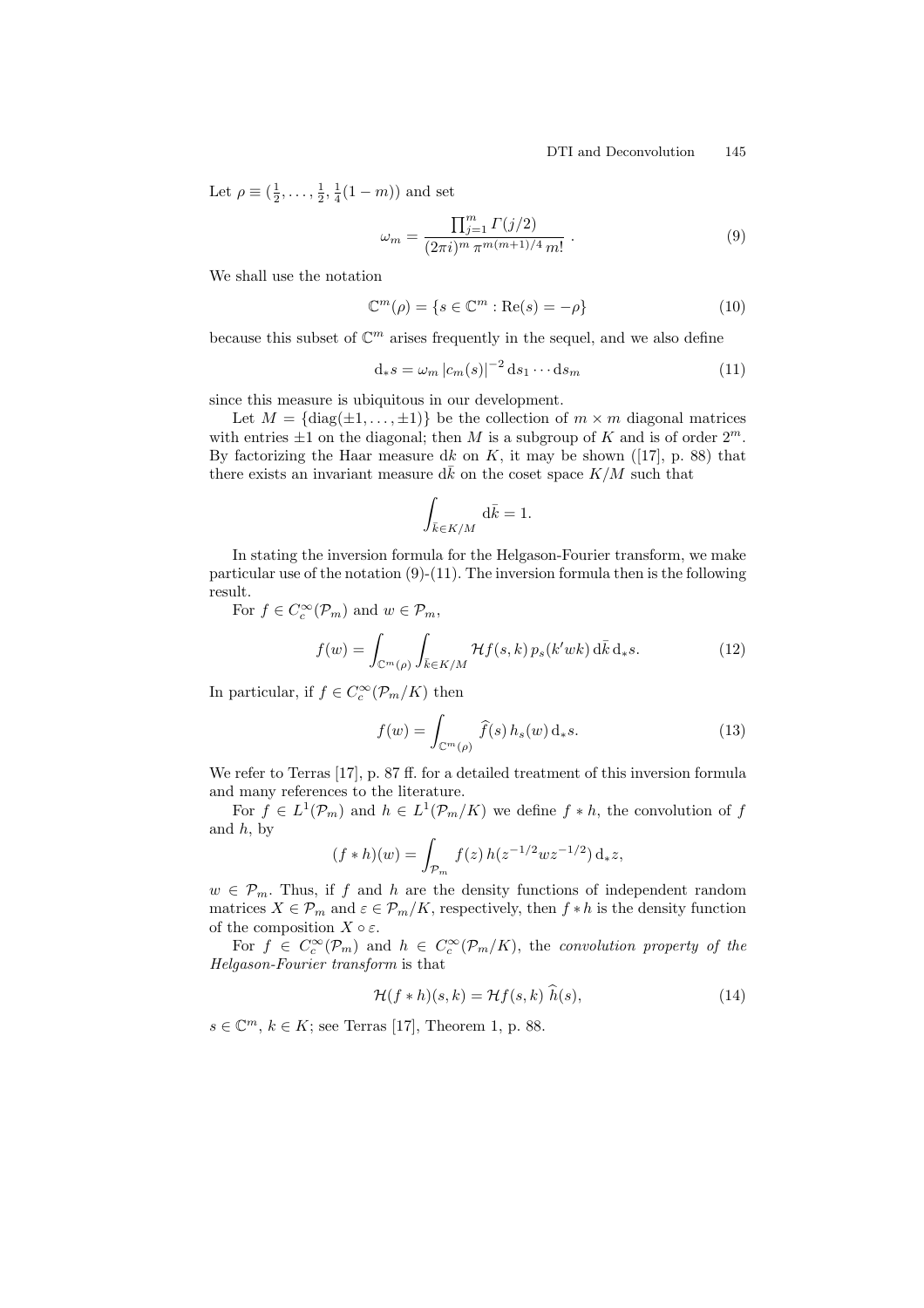### 3 Deconvolution density estimation on  $\mathcal{P}_m$

On the group  $G$ , the deconvolution problem arises from the statistical model

$$
\widetilde{Y} \stackrel{\mathcal{L}}{=} \widetilde{X}\widetilde{\varepsilon} \tag{15}
$$

where  $\widetilde{X}$  is a random unobservable,  $\widetilde{\varepsilon}$  is an independent random error, and  $\widetilde{Y}$ is the observed random measurement. We assume that  $f_{\tilde{\epsilon}}$ , the density of  $\tilde{\epsilon}$ , is known and K-biinvariant and that the unknown densities  $f_{\tilde{X}}$  and  $f_{\tilde{Y}}$  of  $\tilde{X}$  and  $\widetilde{Y}$ , respectively, are K-invariant. Under the equivalence  $K\backslash G \simeq \mathcal{P}_m$ , we have  $\widetilde{\varepsilon} \mapsto \varepsilon, \, \widetilde{X} \mapsto X, \text{ and } \widetilde{Y} \mapsto Y \text{ together with the identification } f_{\varepsilon}(\widetilde{g}) = f_{\varepsilon}(\widetilde{g}'\widetilde{g}),$  $f_X(\widetilde{g}) = f_X(\widetilde{g}'\widetilde{g})$  and  $f_Y(\widetilde{g}) = f_Y(\widetilde{g}'\widetilde{g}), g \in G$ . Since  $\widetilde{X}$  and  $\widetilde{\varepsilon}$  are independent then X and  $\varepsilon$  also are independent, and (15) implies that

$$
Y \stackrel{\mathcal{L}}{=} \varepsilon^{1/2} X \varepsilon^{1/2};\tag{16}
$$

hence  $f_Y = f_X * f_{\varepsilon}$ .

Applying to (16) the convolution property (14) of the Helgason-Fourier transform, we obtain

$$
\mathcal{H}f_Y(s,k) = \mathcal{H}f_X(s,k)\,\hat{f}_{\varepsilon}(s),\tag{17}
$$

 $s \in \mathbb{C}^m$ ,  $k \in K$ . Given a random sample  $Y_1, \ldots, Y_n$  from Y, we estimate the density function  $f_X$  as follows. We form  $\mathcal{H}_n f_Y$ , the *empirical Helgason-Fourier* transform,

$$
\mathcal{H}_n f_Y(s,k) = \frac{1}{n} \sum_{\ell=1}^n \overline{p_s(k'Y_\ell k)}.
$$
\n(18)

Substituting (18) in (17), together with the assumption that  $\hat{f}_{\varepsilon}(s) \neq 0, s \in \mathbb{C}^m$ , we obtain

$$
\mathcal{H}_n f_X(s,k) = \frac{\mathcal{H}_n f_Y(s,k)}{\widehat{f}_{\varepsilon}(s)},
$$

 $s \in \mathbb{C}^m$ ,  $k \in K$ .

In analogy with classical Euclidean deconvolution, we introduce a smoothing parameter  $T = T(n)$  where  $T(n) \to \infty$  as  $n \to \infty$ , and then we apply the Helgason-Fourier inversion formula (12) using a spectral cut-off.

We introduce the notation

$$
\mathbb{C}^m(\rho, T) = \{ s \in \mathbb{C}^m(\rho) : \lambda_s < T \}
$$

where  $C^m(\rho)$  is defined in (10). As an estimator of the population density  $f_X$ , we define the density estimator  $f_X^n$  given by

$$
f_X^n(w) = \int_{\mathbb{C}^m(\rho,T)} \int_{\bar{k} \in K/M} \frac{\mathcal{H}_n f_Y(s,\bar{k})}{\hat{f}_{\varepsilon}(s)} p_s(\bar{k}'w\bar{k}) \,d\bar{k} \,d_*s,
$$

 $w \in \mathcal{P}_m$ . The estimator  $f_X^n$  will serve as our nonparametric deconvolution estimator of the density  $f_X$ .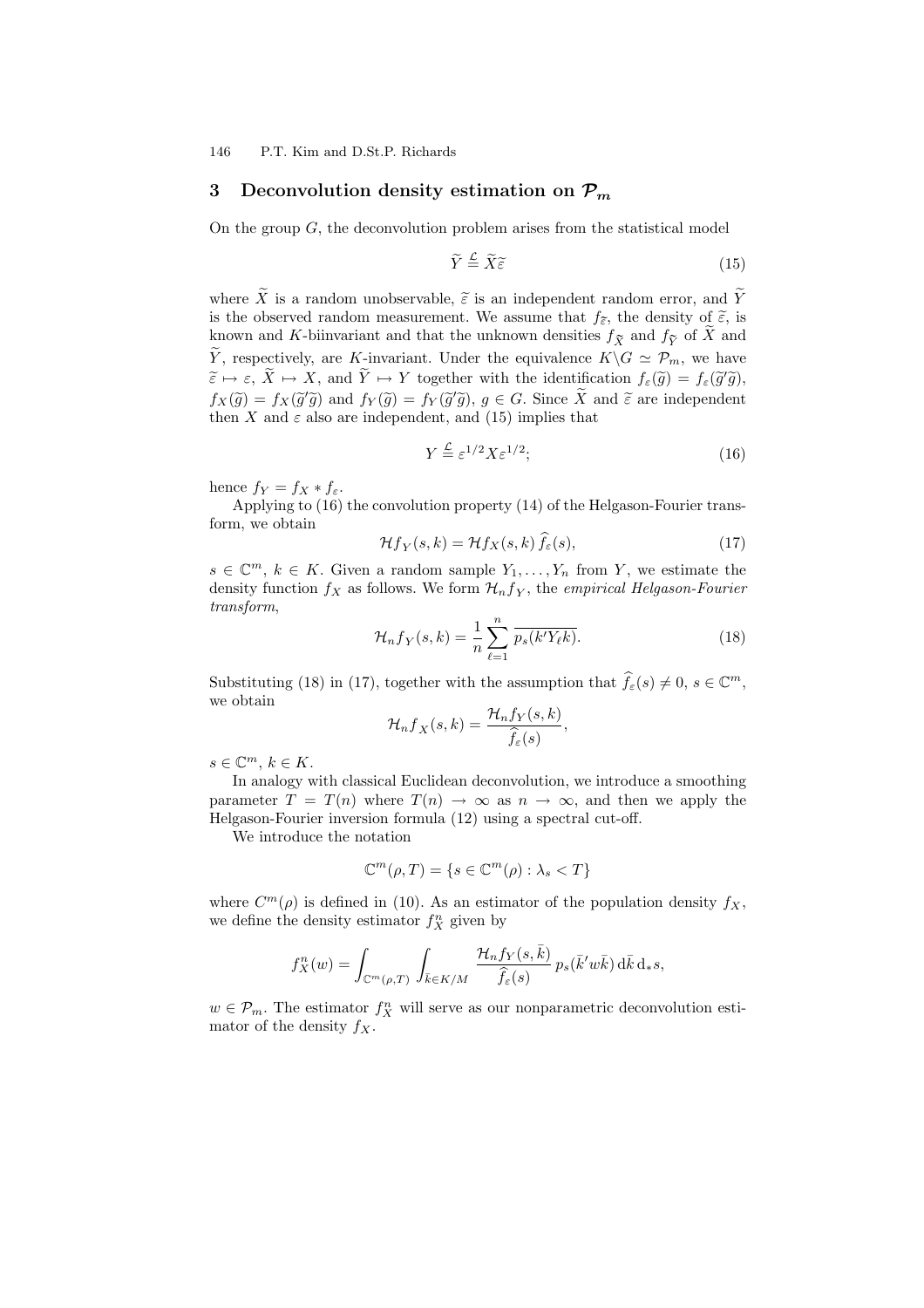Let  ${a_n}$  and  ${b_n}$  be sequences of real numbers. We write  $a_n \ll b_n$  to mean  $a_n \leq C b_n$  for some constant  $C > 0$ , as  $n \to \infty$  (the Vinogradov notation). We use the notation  $a_n = o(b_n)$  to mean  $a_n/b_n \to 0$ , as  $n \to \infty$ . We also write  $a_n \nless b_n$  if both  $a_n \nless b_n$  and  $b_n \nless a_n$ ; and we write  $a_n \nless b_n$  if  $a_n/b_n \to 1$  as  $n \to \infty$ .

For technical reasons, we will also assume the moment condition

$$
\int_{\mathcal{P}_m} |w_1|^{-1} \cdots |w_{m-1}|^{-1} |w|^{(m-1)/2} f_Y(w) d_* w < \infty,\tag{19}
$$

on the principal minors  $|y_1|, \ldots, |y_m|$  of  $y \in \mathcal{P}_m$ . This assumption will be maintained throughout the rest of the paper.

Estimation will proceed in the Sobolev class of functions,

$$
H_{\sigma}(\mathcal{P}_m) = \left\{ f \in C^{\infty}(\mathcal{P}_m) : ||\Delta^{\sigma/2} f||^2 < \infty \right\},\
$$

where  $2\sigma > \dim \mathcal{P}_m = m(m+1)/2$ ,  $\Delta$  is the Laplacian on  $\mathcal{P}_m$  and, for  $f \in$  $C^{\infty}(\mathcal{P}_m),$ 

$$
\|f\|=\Big(\int_{{\mathcal P}_m}\,|f(w)|^2\,\mathrm{d}_*w\Big)^{1/2}
$$

denotes the  $L^2(\mathcal{P}_m)$ -norm with respect to the invariant measure  $d_*w$ . For  $Q>0$ , we also define the bounded Sobolev class,

$$
H_{\sigma}(\mathcal{P}_m, Q) = \left\{ f \in C^{\infty}(\mathcal{P}_m) : ||\Delta^{\sigma/2} f||^2 < Q \right\},
$$

where  $2\sigma > \dim \mathcal{P}_m = m(m+1)/2$ .

**Theorem 1.** Suppose there exists  $\beta > 0$  such that

$$
|\widehat{f}_{\varepsilon}(s)|^{-2} \ll T^{\beta}
$$

as  $T \to \infty$ , for all  $s \in \mathbb{C}^m(\rho,T)$ . If  $f_X \in H_\sigma(\mathcal{P}_m,Q)$  and  $\sigma > \frac{1}{2} \dim \mathcal{P}_m \equiv$  $m(m+1)/4$  then, as  $n \to \infty$ ,

$$
\mathbb{E} \|f_X^n - f_X\|^2 \ll n^{-2\sigma/(2\sigma + 2\beta + \dim \mathcal{P}_m)}.
$$

**Corollary 1.** Suppose the distribution of  $\varepsilon$  is concentrated at  $I_m$ . If  $f_X \in$  $H_{\sigma}(\mathcal{P}_m, Q)$  where  $\sigma > \frac{1}{2} \dim \mathcal{P}_m$  then as  $n \to \infty$ ,

$$
\mathbb{E} \|f_X^n - f_X\|^2 \ll n^{-2\sigma/(2\sigma + \dim \mathcal{P}_m)}.
$$

We shall also obtain a result for the situation in which the hypothesis in Theorem 1 is replaced by an exponential bound. In such a situation, we have the following result.

**Theorem 2.** Suppose there exists  $\beta, \gamma > 0$  such that

$$
|\widehat{f}_{\varepsilon}(s)|^{-2} \ll \exp(T^{\beta}/\gamma),
$$

as  $T \to \infty$ , for all  $s \in \mathbb{C}^m(\rho,T)$ . If  $f_X \in H_\sigma(\mathcal{P}_m, Q)$  with  $\sigma > \frac{1}{2} \dim \mathcal{P}_m$  then, as  $n \to \infty$ ,

$$
\mathbb{E} \|f_X^n - f_X\|^2 \ll (\log n)^{-\sigma/\beta}.
$$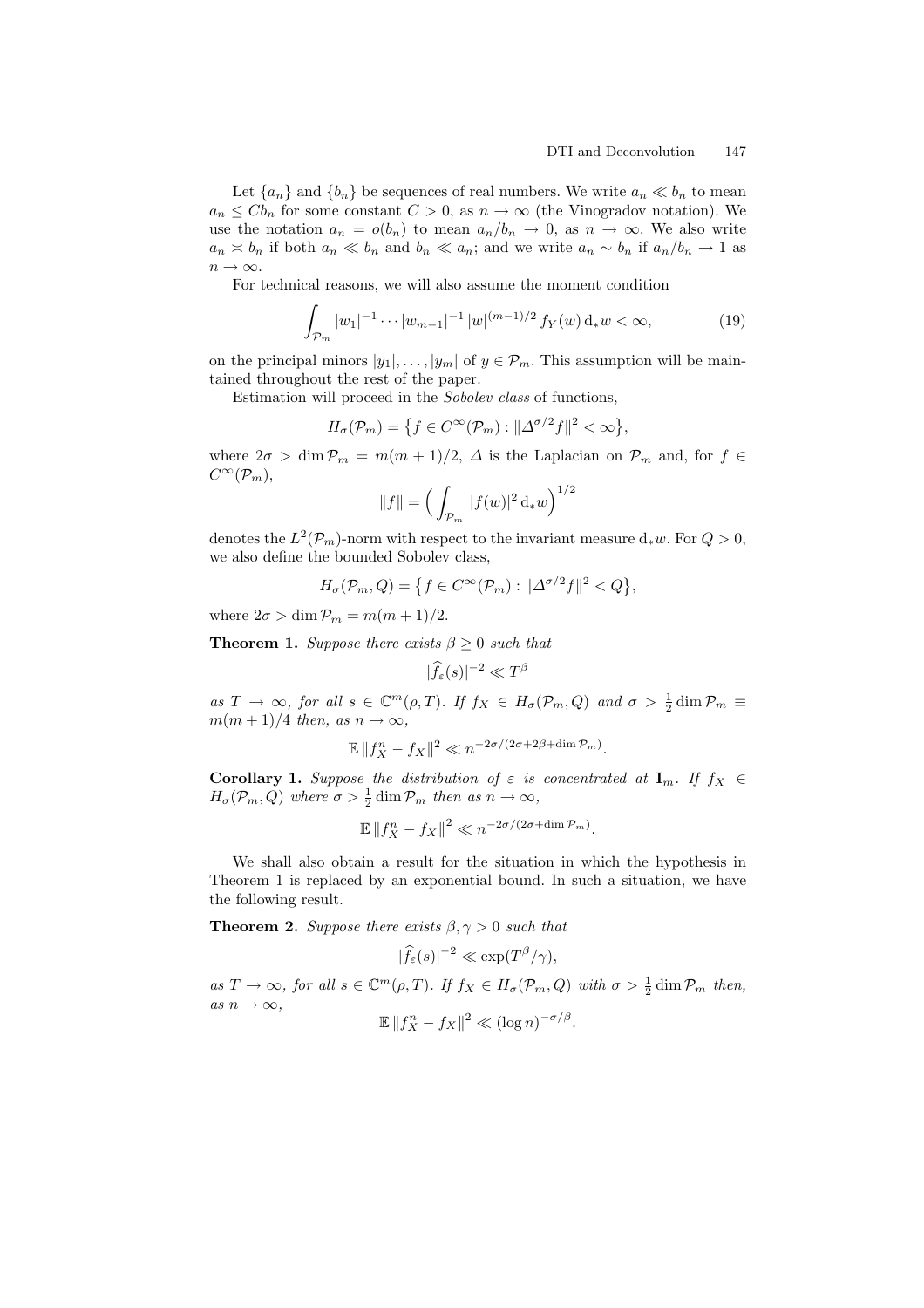In this situation, we consider the special case in which

$$
\widehat{f}_{\varepsilon}(s) = \exp(-\gamma^{-1}\lambda_s^{\beta}),
$$

 $s \in \mathbb{C}^m$ , where  $\gamma > 0$  is a scale parameter. Again by the inversion formula (13), the underlying density function is

$$
f_{\varepsilon}(w) = \int_{\mathbb{C}^m(\rho)} \exp(-\gamma^{-1} \lambda_s^{\beta}) h_s(w) d_*s,
$$

 $w \in \mathcal{P}_m$ . The case in which  $\beta = 1$  is particularly important and is called the heat or Gaussian kernel, since the latter is the fundamental solution to the heat equation on  $\mathcal{P}_m$ , see Terras [17], pp. 106-107. As a consequence, we obtain the following result.

**Corollary 2.** Suppose that  $f_{\varepsilon}$  is Gaussian. If  $f_X \in H_{\sigma}(\mathcal{P}_m, Q)$  where  $\sigma >$  $\frac{1}{2}$  dim  $\mathcal{P}_m$  then, as  $n \to \infty$ ,

$$
\mathbb{E} \|f_X^n - f_X\|^2 \ll (\log n)^{-\sigma}.
$$

A case which is familiar in multivariate statistics is that of the Wishart distribution,  $W_m(N, \Sigma)$ , where  $\Sigma \in \mathcal{P}_m$  and  $N > m - 1$ . For  $s = (s_1, \ldots, s_m) \in$  $\mathbb{C}^m$  define the multivariate gamma function,

$$
\Gamma_m(s_1,\ldots,s_m)=\pi^{m(m-1)/4}\prod_{j=1}^m\Gamma(s_j+\cdots+s_m-\frac{1}{2}(j-1)),
$$

where Re $(s_j + \cdots + s_m) > (j-1)/2$ ,  $j = 1, \ldots, m$ . Relative to the invariant measure  $d_*w$  in (6), the probability density function of the standard Wishart distribution  $W_m(N, \mathbf{I}_m)$  is

$$
f_{\varepsilon}(w) = \frac{1}{\Gamma_m(0, \dots, 0, N/2)} \left| \frac{1}{2} w \right|^{N/2} \exp\left(-\frac{1}{2} \text{tr} \, w\right),\tag{20}
$$

 $w \in \mathcal{P}_m$ . We note that (20) is K-invariant and its Helgason-Fourier transform is well-known (Muirhead [11], p. 248; Terras [17], pp. 85-86),

$$
\widehat{f}_{\varepsilon}(s) = \frac{\Gamma_m((0,\ldots,0,N/2)+s^*)}{\Gamma_m(0,\ldots,0,N/2)} h_s(\frac{1}{2}\mathbf{I}_m)
$$

where  $s^* = (s_{m-1}, s_{m-2}, \ldots, s_2, s_1, -(s_1 + \cdots + s_m)).$ 

For  $N > m - 1$ , the Wishart distribution  $W_m(N, I_m)$  satisfies

$$
|\widehat{f}_{\varepsilon}(s)|^{-2} \ll \exp\left(\pi T^{1/2}\right),\,
$$

as  $T \to \infty$ , where  $s \in \mathbb{C}^m(\rho, T)$ .

Consequently we deduce the following result.

**Theorem 3.** Suppose that  $\varepsilon$  follows the Wishart distribution (20) with  $N >$  $m-1$ . If  $f_X \in H_{\sigma}(\mathcal{P}_m, Q)$  with  $\sigma > \dim \mathcal{P}_m/2$  then, as  $n \to \infty$ ,

$$
\mathbb{E}||f_X^n - f_X||^2 \ll (\log n)^{-2\sigma}.
$$